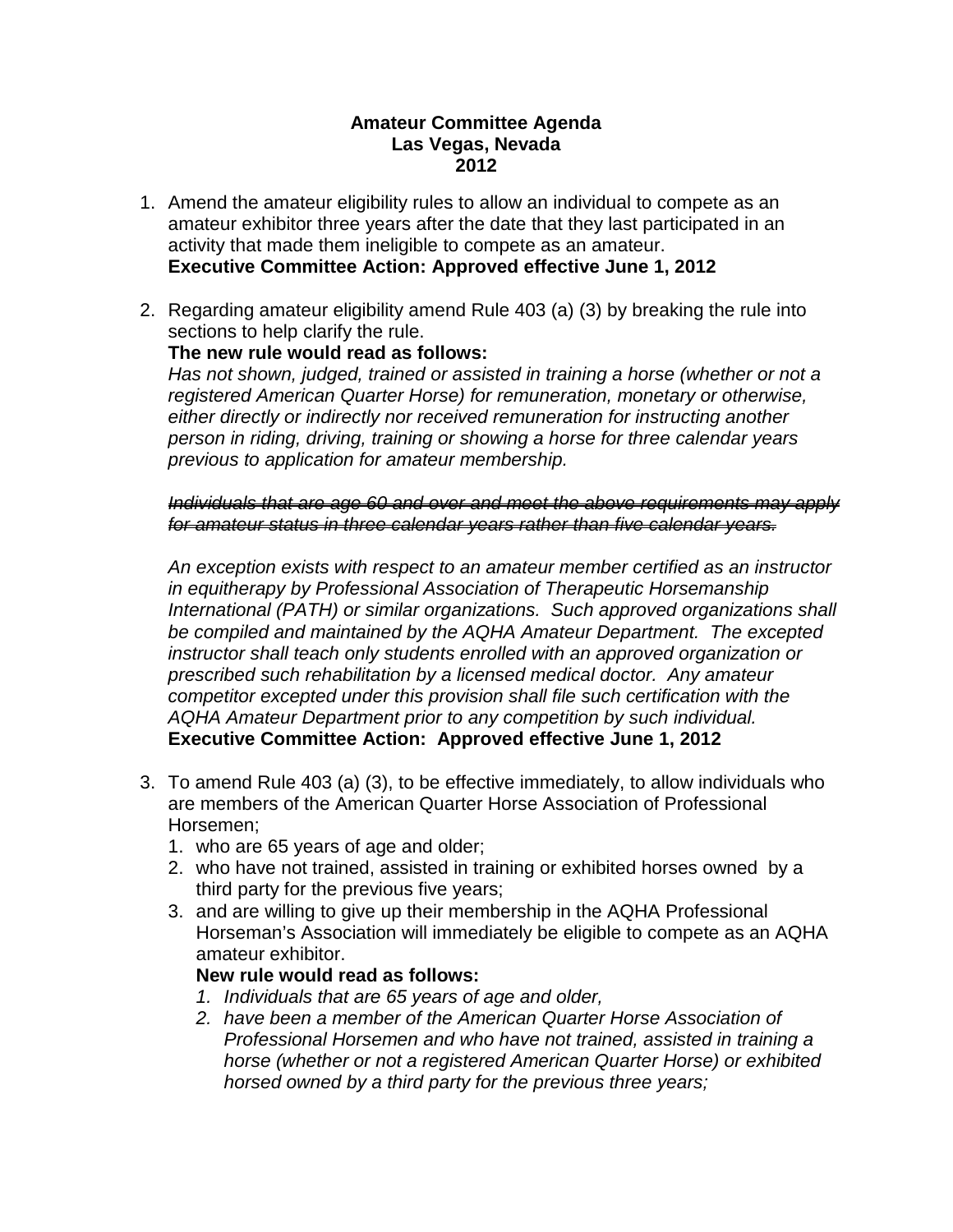- **3.** *and are willing to give up their judge's card and/or membership in the American Quarter Horse Association of Professional Horsemen will immediately be eligible to compete as an amateur exhibitor provided that they have not judged in the previous twelve months.* **Executive Committee Action: Approved effective June 1, 2012**
- 4. To amend Rule 403 (a) (7) to add Barrel Racing Only after the Women's Professional Rodeo Association and to delete the Professional Women's Barrel Racing Association and the Women's Professional Rodeo Association All Women's Rodeo.

## **New rule would read as follows:**

*Within three calendar years previous to application for amateur membership an individual cannot have held membership accreditation in the following organizations: Professional Rodeo Cowboys Association, Women's Professional Rodeo Association (Barrel Racing Only), and International Professional Rodeo Association, for those events or classes which are the same events or classes in which the individual competes, or desires to compete, in AQHA amateur competition. For example, a person who competes in a PRCA roping event may not compete in amateur tie down, dally team roping (heading or heeling) but may show in any other amateur classes. A permit holder is not considered as one who has membership accreditation in a professional organization and may compete in any AQHA amateur class.*

**Executive Committee Action: Approved effective June 1, 2012**

5. To amend and separate from Rule 403 (a) (7) the following within **five calendar years previous**, amateur members **who are eligible to compete as a select amateur and** have earned Gold Card status **with another organization or association**, that have not activated the Gold Card **to be eligible to compete** within their respective individual **organization or association**, will be allowed to compete in any AQHA amateur class.

### **New rule would read as follows:**

*Within three calendar years previous, amateur members who are eligible to compete as a select amateur and have earned Gold Card status with another organization or association, that have not activated the Gold Card to be eligible to compete within their respective individual organization or association, will be allowed to compete in any AQHA amateur class.*

**Executive Committee Action: Approved effective June 1, 2012**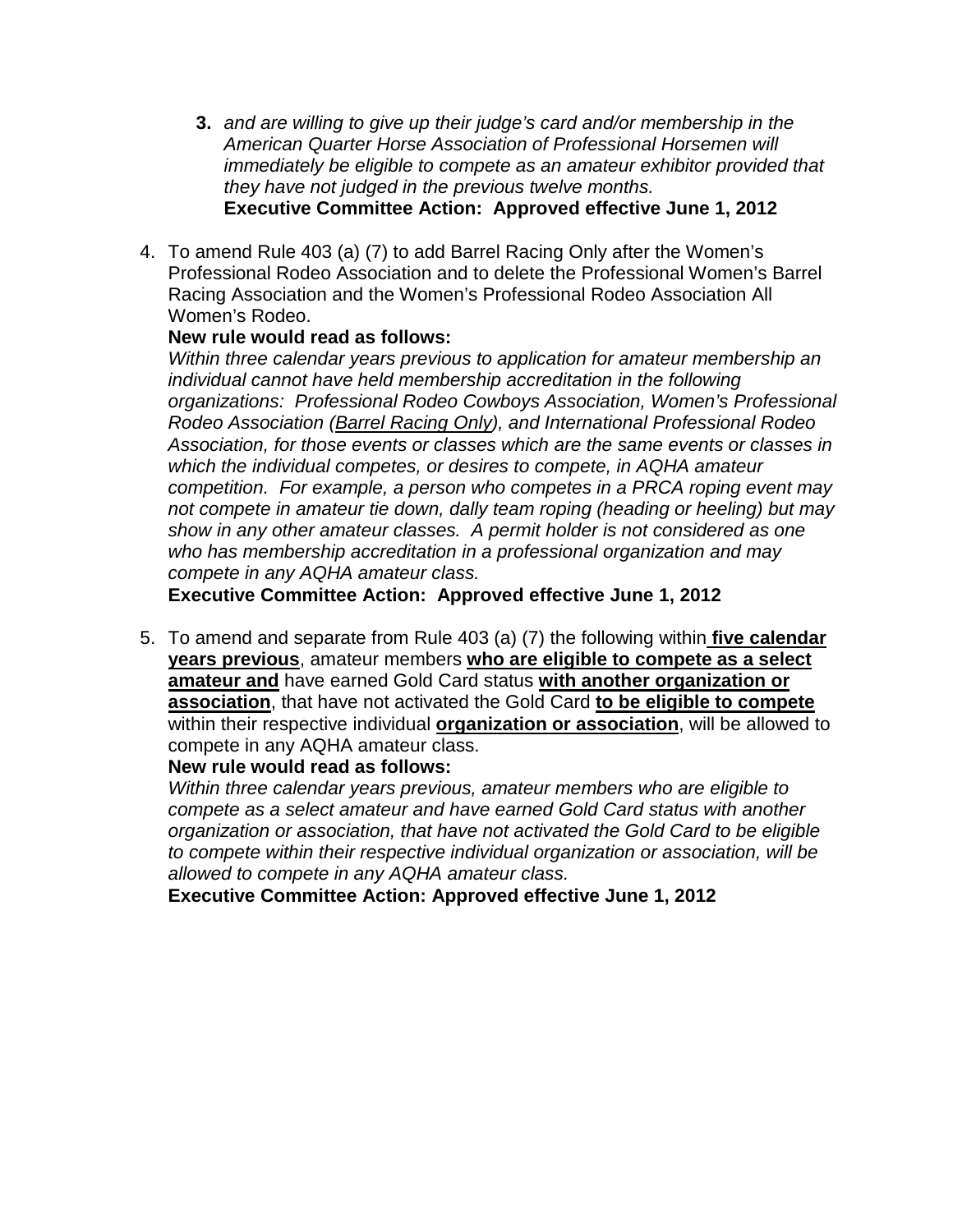6. To amend Rule 403 (c) to become eligible for amateur membership, or become eligible for reinstatement to amateur membership, the individual must wait **a period of up to** five years from the date of the last incident, which rendered the individual ineligible. Violation of AQHA's rule requirement for truthful application for amateur status may be cause for more severe sanction than such waiting period.

# **New rule would read as follows:**

*To become eligible for amateur membership, or become eligible for reinstatement to amateur membership, the individual must wait a period up to three years from the date of the last incident, which rendered the individual ineligible. Violation of AQHA's rule requirement for truthful application for amateur status may be cause for more severe sanction than such waiting period.* **Executive Committee Action: Approved effective June 1, 2012**

- 7. Amend Rule 405A (c) to once an individual has earned:
	- **1)** 25 AQHA novice amateur, amateur, novice youth, youth or open points, or any combination thereof in a particular class;
	- **2) or earned 50 points or a superior award in a given class in another equine organization or association with a membership of more than 7,500 members;**
	- **3) or won a world or reserve world, national or reserve national championship title in an organization or association with a membership of more than 7,500 members or an international title in AQHA competition or any equine organization or association in that class;**
	- **4)** or won a total of \$5,000 in cash and prizes with any equine breed organization **or association**, he/she will no longer be eligible to participate in the class(es) in subsequent years but may continue to compete in that class(es) until the end of the calendar year in which the afore-mentioned instances occurred. **Executive Committee Action: Approved effective June 1, 2012**